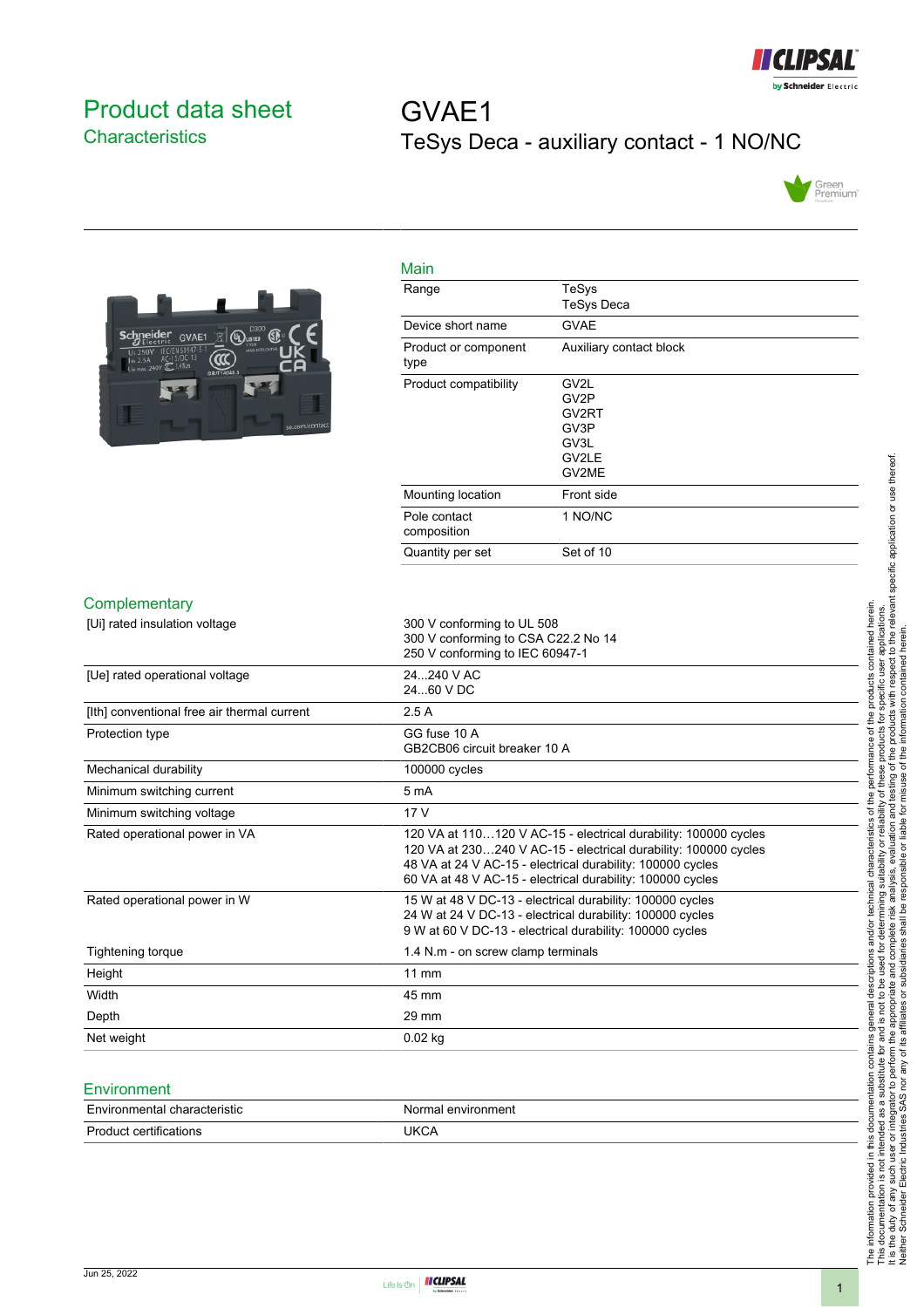## Packing Units

| Unit Type of Package 1       | <b>PCE</b>       |
|------------------------------|------------------|
| Number of Units in Package 1 | 1                |
| Package 1 Weight             | 13.0 g           |
| Package 1 Height             | $1.1 \text{ cm}$ |
| Package 1 width              | 6 cm             |
| Package 1 Length             | 8 cm             |
| Unit Type of Package 2       | BB1              |
| Number of Units in Package 2 | 10               |
| Package 2 Weight             | 140.0 g          |
| Package 2 Height             | 2 cm             |
| Package 2 width              | 16 cm            |
| Package 2 Length             | 17 cm            |
| Unit Type of Package 3       | S <sub>02</sub>  |
| Number of Units in Package 3 | 220              |
| Package 3 Weight             | 3.385 kg         |
| Package 3 Height             | 15 cm            |
| Package 3 width              | 30 cm            |
| Package 3 Length             | 40 cm            |

## Offer Sustainability

| Sustainable offer status        | Green Premium product                                                                                                          |
|---------------------------------|--------------------------------------------------------------------------------------------------------------------------------|
| <b>REACh Regulation</b>         | REACh Declaration                                                                                                              |
| REACh free of SVHC              | Yes                                                                                                                            |
| <b>EU RoHS Directive</b>        | Compliant EV EU RoHS Declaration                                                                                               |
| Toxic heavy metal free          | Yes                                                                                                                            |
| Mercury free                    | Yes                                                                                                                            |
| RoHS exemption information      | d Yes                                                                                                                          |
| China RoHS Regulation           | China RoHS Declaration                                                                                                         |
| <b>Environmental Disclosure</b> | Product Environmental Profile                                                                                                  |
| <b>WEEE</b>                     | The product must be disposed on European Union markets following specific<br>waste collection and never end up in rubbish bins |

### Contractual warranty

Warranty 18 months